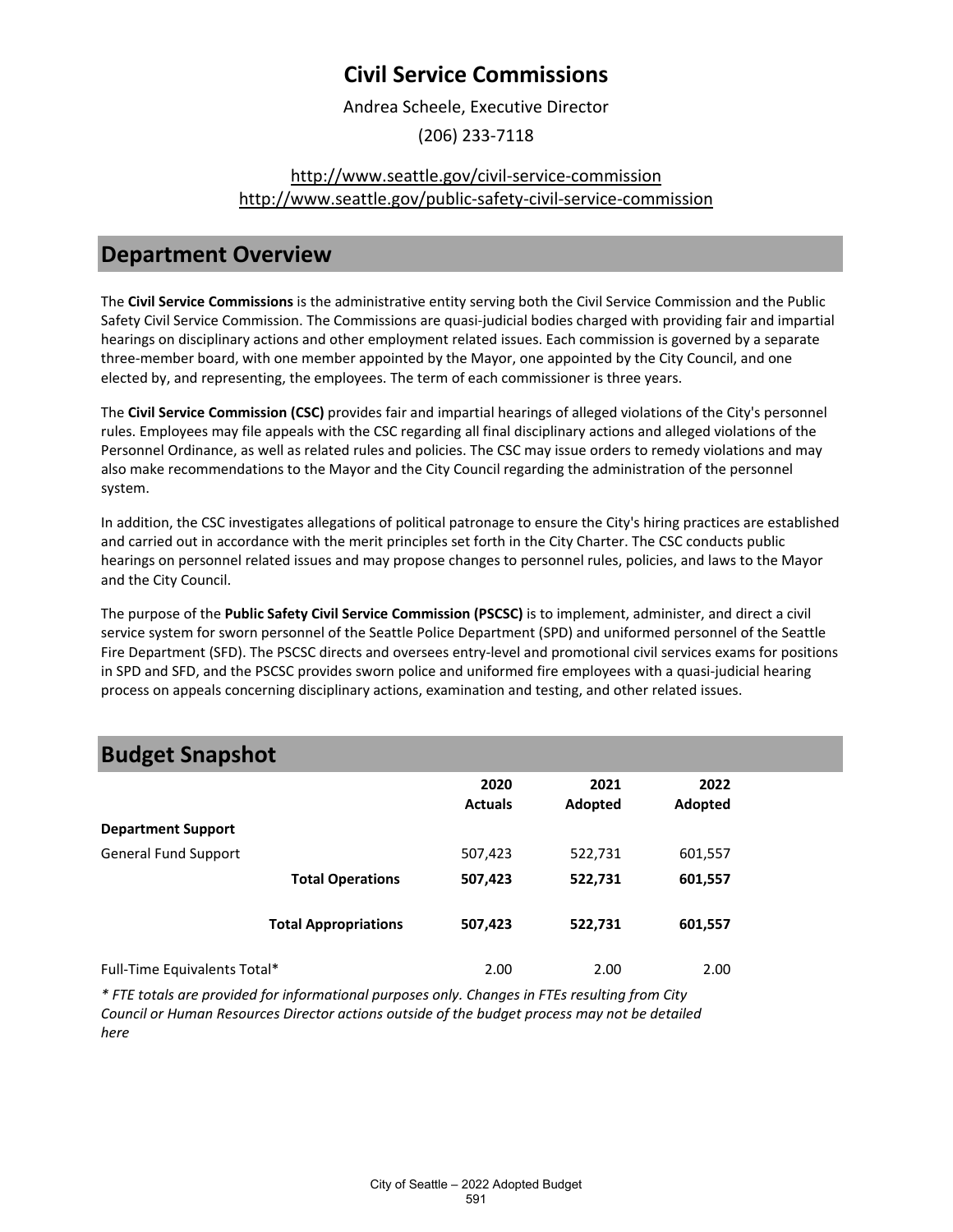### **Budget Overview**

The 2022 Adopted Budget for Civil Service Commissions (CIV) includes increases for reclassified positions and higher subscriptions costs. The adopted budget also includes Citywide technical adjustments related to internal services costs and personnel costs.

#### **City Council Changes to the Proposed Budget**

The Council made no changes to the 2022 Proposed Budget.

### **Incremental Budget Changes**

#### **Civil Service Commissions**

|                                                 | <b>Dollars</b> | FTE  |
|-------------------------------------------------|----------------|------|
| 2021 Adopted Budget                             | 522,731        | 2.00 |
| <b>Baseline</b>                                 |                |      |
| Citywide Adjustments for Standard Cost Changes  | 33,261         |      |
| <b>Baseline Adjustments for Personnel Costs</b> | 5,565          |      |
| <b>Adopted Operating</b>                        |                |      |
| Positions Reclassification Increase             | 30,000         |      |
| Increase for Ongoing Subscriptions and Services | 10,000         |      |
| <b>Total Incremental Changes</b>                | \$78,826       |      |
| <b>Total 2022 Adopted Budget</b>                | \$601,557      | 2.00 |

### **Description of Incremental Budget Changes**

|                                                       | <b>Baseline</b>                                                                                                    |
|-------------------------------------------------------|--------------------------------------------------------------------------------------------------------------------|
| <b>Citywide Adjustments for Standard Cost Changes</b> |                                                                                                                    |
| Expenditures                                          | \$33.261                                                                                                           |
|                                                       | Citywido tochnical adjustments made in the baseline phase reflect changes to internal services sests, including ra |

Citywide technical adjustments made in the baseline phase reflect changes to internal services costs, including rates from the Department of Finance & Administrative Services, Seattle Information Technology Department, Seattle Department of Human Resources, and for healthcare, retirement and industrial insurance charges for the department. These adjustments reflect initial assumptions about these costs and inflators early in the budget process.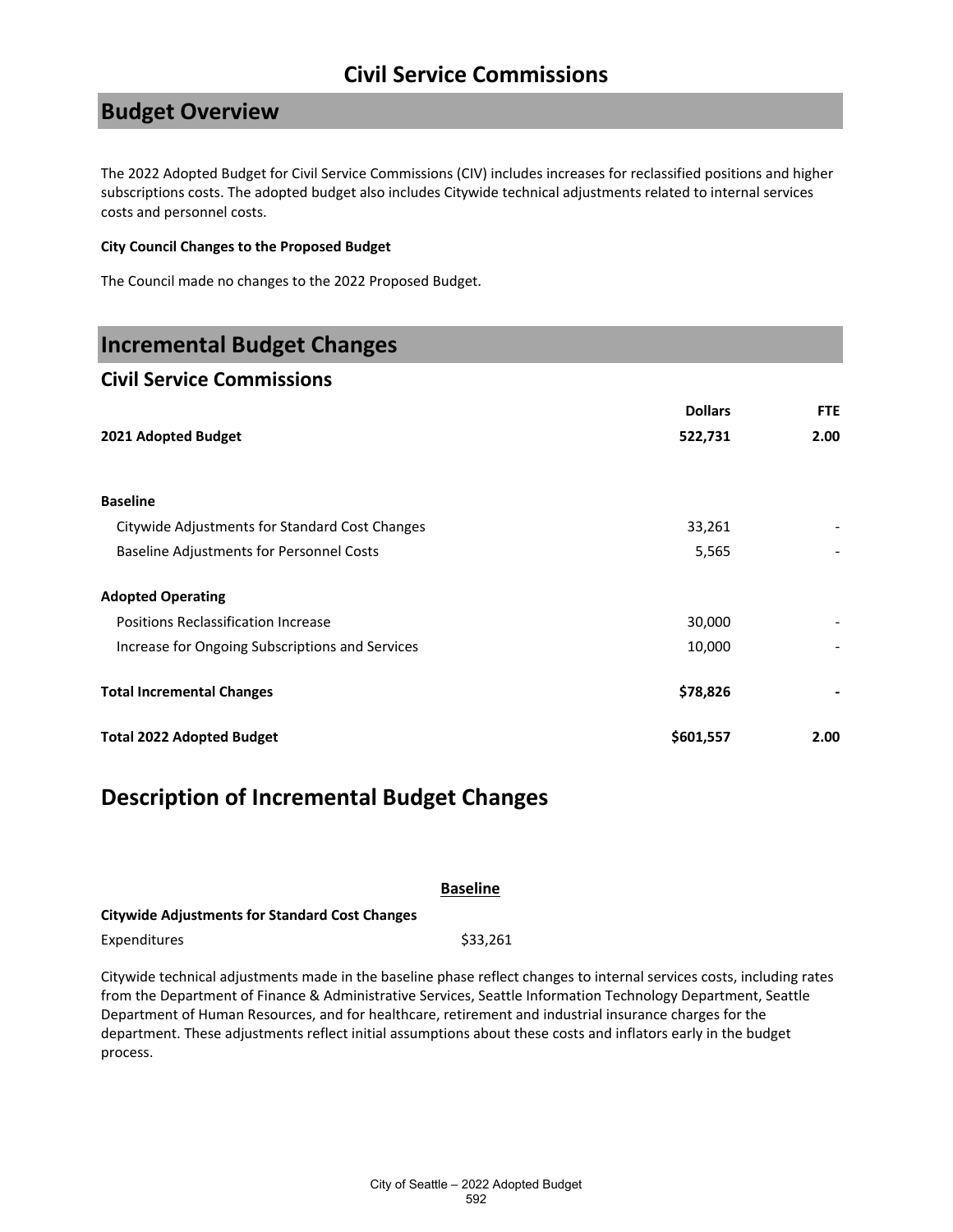| <b>Baseline Adjustments for Personnel Costs</b>                                                                                                                                                                           |                                                                                                                                                                                                                                                                                                                                        |  |  |  |
|---------------------------------------------------------------------------------------------------------------------------------------------------------------------------------------------------------------------------|----------------------------------------------------------------------------------------------------------------------------------------------------------------------------------------------------------------------------------------------------------------------------------------------------------------------------------------|--|--|--|
| Expenditures                                                                                                                                                                                                              | \$5,565                                                                                                                                                                                                                                                                                                                                |  |  |  |
| This centrally administered change adjusts appropriations to restore the annual wage increase for non-represented<br>Executives, Managers and Strategic Advisors, which was forgone in 2021 due to financial constraints. |                                                                                                                                                                                                                                                                                                                                        |  |  |  |
|                                                                                                                                                                                                                           | <b>Adopted Operating</b>                                                                                                                                                                                                                                                                                                               |  |  |  |
| <b>Positions Reclassification Increase</b>                                                                                                                                                                                |                                                                                                                                                                                                                                                                                                                                        |  |  |  |
| Expenditures                                                                                                                                                                                                              | \$30,000                                                                                                                                                                                                                                                                                                                               |  |  |  |
|                                                                                                                                                                                                                           | This item increases appropriation authority by \$30,000 to the Civil Service Commissions BO-VC-B1CIV BSL. This<br>increase provides the department with sufficient budget authority to cover an increase in personnel compensation<br>due to position reclassifications approved in 2020 by the Seattle Department of Human Resources. |  |  |  |

| <b>Increase for Ongoing Subscriptions and Services</b> |          |
|--------------------------------------------------------|----------|
| Expenditures                                           | \$10.000 |

This item increases appropriation authority by \$10,000 to the BO-VC-V1CIV Civil Service Commissions BSL for an increase in subscriptions and services necessary to perform the core duties of the department.

| <b>Expenditure Overview</b> |  |  |
|-----------------------------|--|--|
|                             |  |  |

| <b>Appropriations</b>                         | 2020<br><b>Actuals</b> | 2021<br>Adopted | 2022<br>Adopted |  |
|-----------------------------------------------|------------------------|-----------------|-----------------|--|
| CIV - BO-VC-V1CIV - Civil Service Commissions |                        |                 |                 |  |
| 00100 - General Fund                          | 507,423                | 522,731         | 601,557         |  |
| Total for BSL: BO-VC-V1CIV                    | 507,423                | 522,731         | 601,557         |  |
| <b>Department Total</b>                       | 507,423                | 522,731         | 601,557         |  |
| Department Full-Time Equivalents Total*       | 2.00                   | 2.00            | 2.00            |  |

*\* FTE totals are provided for informational purposes only. Changes in FTEs resulting from City Council or Human Resources Director actions outside of the budget process may not be detailed here*

## **Budget Summary by Fund Civil Service Commissions**

|                              | 2020<br><b>Actuals</b> | 2021<br>Adopted | 2022<br>Adopted |
|------------------------------|------------------------|-----------------|-----------------|
| 00100 - General Fund         | 507,423                | 522.731         | 601.557         |
| <b>Budget Totals for CIV</b> | 507,423                | 522,731         | 601,557         |